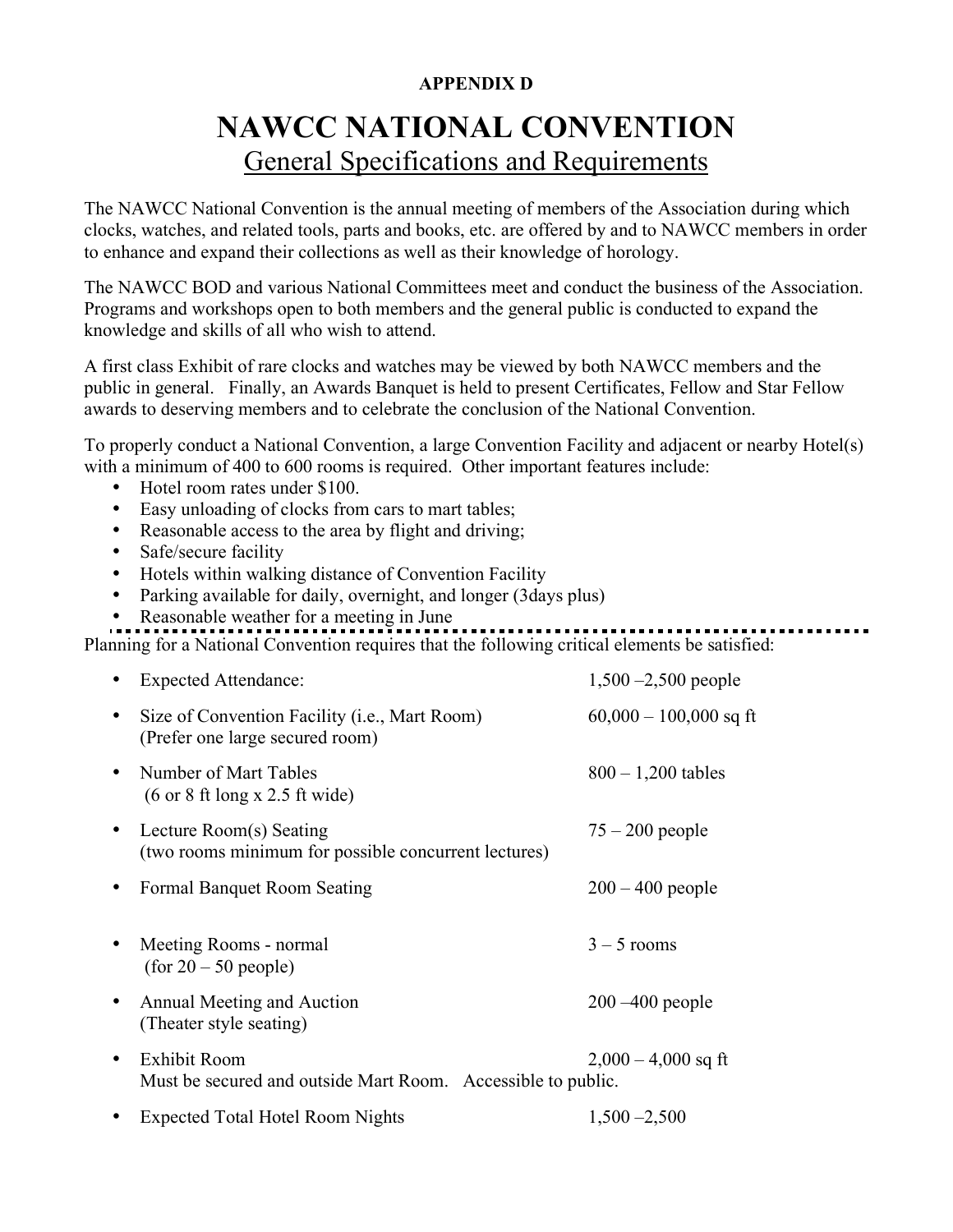## **ADDENDUM**

This addendum is hereby incorporated and made a part of the contract between NAWCC Chapter \_\_\_\_\_\_\_\_\_\_\_\_\_\_ (Group) and the \_\_\_\_\_\_\_\_\_\_\_\_\_\_\_\_\_ hotel dated: \_\_\_\_\_\_\_\_\_\_.

The conditions of this addendum will supersede the contract conditions should any differences exist.

### *Hotel Rates*

1) Rates shall be equal to or less than any other group scheduled during the two weeks prior to and two weeks after the blocked room dates.

2) Rates shall apply for a five (5) day period prior to the start date of the block and a five (5) day period after the block end date.

3) After cut-off date, Group rates will be honored up until each daily blocked room night is exceeded.

4) Early departure shall not be subject to any charge or penalty.

#### **Complimentary and Reduced Room Rates**

1) Group will receive one (1) complimentary room night for every forty (40) room nights utilized by Group.

2) Hotel will provide 10 standard rooms at one-half of the block room rate for use by Group staff personnel for a period up to seven nights each.

3) Hotel will provide the following complimentary rooms based on blocked room nights pick-up.

| 80% to 100% or more: | 1 Presidential Suite for up to 6 nights.<br>2 Executive Suites for up to 6 nights.<br>2 Executive Suites for up to 6 nights at group rate.<br>Hotel parking at 50% of published rates for 7 days |
|----------------------|--------------------------------------------------------------------------------------------------------------------------------------------------------------------------------------------------|
| $60\%$ to $80\%$     | 2 Executive Suites for up to 6 nights<br>1 Executive Suite for up to 6 nights at group rate<br>Hotel parking at 75% of published rates for 7 days.                                               |
| Below 60%            | 1 Executive suite for up to 6 nights                                                                                                                                                             |

#### *Reservations*

1) Reservations will be confirmed within 10 days of credit card approval at no charge.

2) Credit Card guaranteed reservations will not be billed prior to checkout.

3) Hotel will check NAWCC Membership list versus Hotel registrations (or provide hotel reservations alphabetical by name and address during block period to NAWCC) to confirm that group has received credit for group rooms for blocked period.

4) The number of block room nights during the block period is the Groups best estimate of the room requirements but is not a guarantee of actual pick-up. Group will advertise the hotel, but will no liability for room slippage during the blocked period.